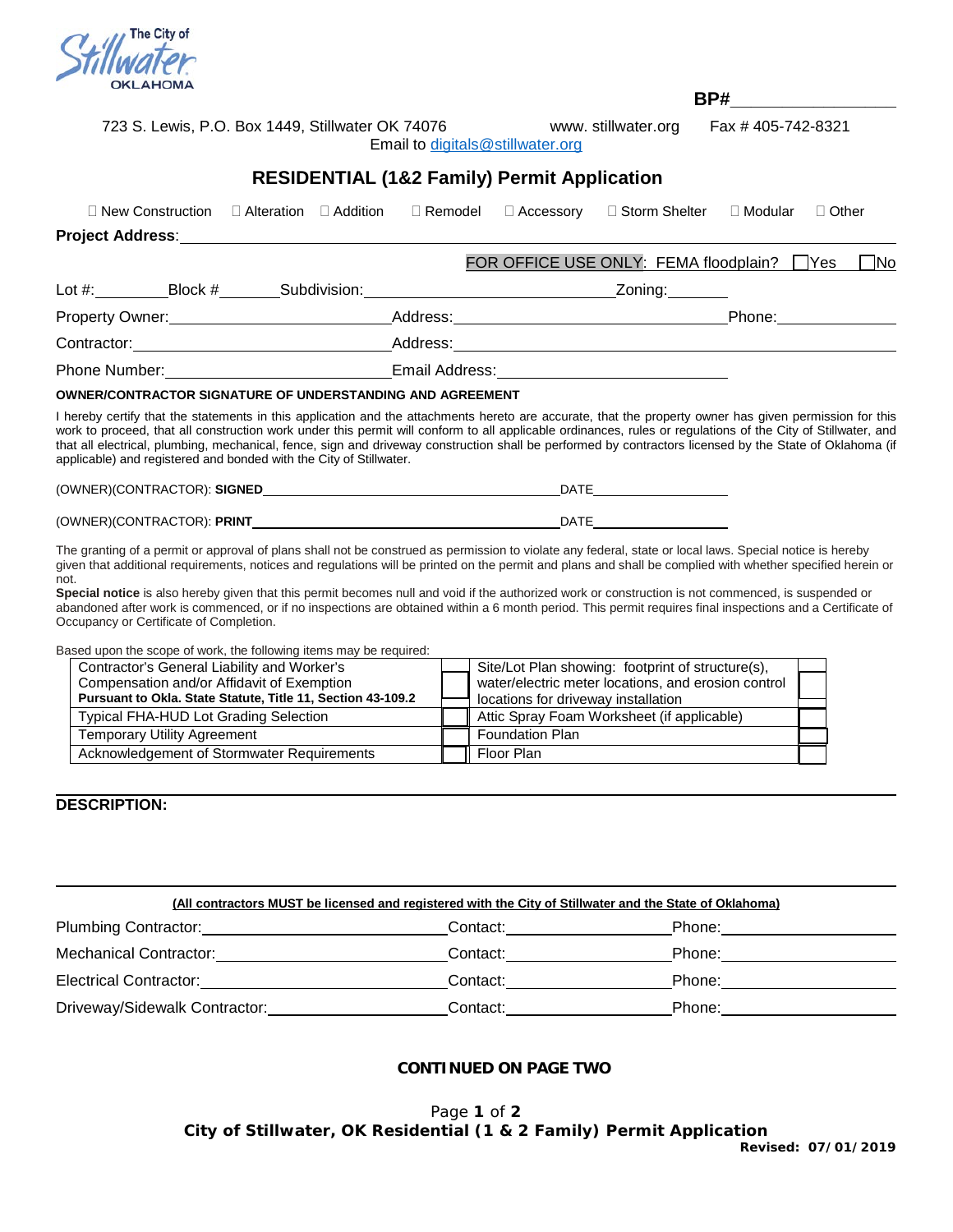

**BP#\_\_\_\_\_\_\_\_\_\_\_\_\_\_\_\_**

723 S. Lewis, P.O. Box 1449, Stillwater OK 74076 www. stillwater.org Fax # 405-742-8321

Email to [digitals@stillwater.org](mailto:digitals@stillwater.org)

# **RESIDENTIAL (1&2 Family) Permit Application**

Number of Stories: # of Bedrooms: # of Bathrooms: # of Bathrooms: # of Water Closets

Electric Service:

- Who will be installing this service:  $\Box$  Stillwater Electric Utility  $\Box$  Building Contractor
- What is the distance from the point of attachment to the SEU system to the location of the meter on the consumer's property? \_\_\_\_\_\_\_
- Is there ten (10) feet between property line and veneer of the house?  $\Box$  Yes  $\Box$  No (If less than (10) feet builder must install)
- Ground slope must be 4:1 or flatter for SEU install.

|                       | <b>Service Connection</b><br>Size:                                                                                                                                                                                             | Stw. Electric Utility<br><b>Install Cost:</b>                                  | <b>Building Contractor</b><br><b>Install Cost:</b>                  |
|-----------------------|--------------------------------------------------------------------------------------------------------------------------------------------------------------------------------------------------------------------------------|--------------------------------------------------------------------------------|---------------------------------------------------------------------|
|                       | <b>200 AMP</b>                                                                                                                                                                                                                 | $\Box$ \$752.00                                                                | $\Box$ \$ 224.00                                                    |
|                       | 400 AMP                                                                                                                                                                                                                        | $\overline{5}$ \$1,472.00                                                      | $\Box$ \$954.00                                                     |
|                       | 600 AMP                                                                                                                                                                                                                        | \$2,777.00                                                                     | $\Box$ \$2,165.00                                                   |
|                       |                                                                                                                                                                                                                                | <b>NOTE: In addition to the Service Connection fee, if the distance is</b>     |                                                                     |
|                       |                                                                                                                                                                                                                                | between 80 and 150 feet, be sure to select the appropriate                     |                                                                     |
|                       |                                                                                                                                                                                                                                | category below for the Service Lateral Extension Cost. Any                     |                                                                     |
|                       |                                                                                                                                                                                                                                | distance greater than 150 feet, please contact Stillwater Electric<br>Utility. |                                                                     |
|                       | <b>Service Lateral</b><br><b>Extension cost per</b>                                                                                                                                                                            | <b>Install Cost:</b>                                                           | Stw. Electric Utility   Building Contractor<br><b>Install Cost:</b> |
|                       | foot<br>200 AMP                                                                                                                                                                                                                | $\Box$ \$7.00                                                                  | $\begin{array}{ c c } \hline \end{array}$ \$ 2.00                   |
|                       | 400 AMP                                                                                                                                                                                                                        | \$8.00                                                                         | \$3.00                                                              |
|                       | 600 AMP                                                                                                                                                                                                                        | \$24.00<br>$\Box$                                                              | \$18.00                                                             |
|                       | Water Meter: $\Box 34''$ $\Box 1''$ Work Order#<br>Sewer Service: □ Public □ Septic (if Septic, provide copy of Perk Test) □ Other __________________                                                                          | Effective 06.01.2018 per Resolution CC-2018-10; SUA-2018-3                     |                                                                     |
|                       |                                                                                                                                                                                                                                |                                                                                |                                                                     |
|                       | Foundation Type: $\square$ Post Tension $\square$ Engineered Attic Insulation Type: $\square$ Blown $\square$ Spray Foam                                                                                                       |                                                                                |                                                                     |
|                       | Exterior Wall Finish: Not all the Roof Covering: Not all the Roof Covering: Not all the Roof Covering:                                                                                                                         |                                                                                |                                                                     |
| <b>Square Footage</b> |                                                                                                                                                                                                                                |                                                                                |                                                                     |
|                       |                                                                                                                                                                                                                                |                                                                                |                                                                     |
|                       | Total Sq. Ft.: \\cdots\\square Footage: \\square Footage: \\square Footage: \\square \square \square \square \square \square \square \square \square \square \square \square \square \square \square \square \square \square \ |                                                                                |                                                                     |
|                       | % Lot Coverage: (Total Roof Area / Lot Area) (RSS max: NA) (RSL max: 35%) (RMI/RTM/RT max: 40%)                                                                                                                                |                                                                                |                                                                     |
|                       | Valuation: \$__________________(Valuation includes structural, electrical, plumbing, mechanical, interior finish, overhead and profit R108.3.)                                                                                 | Page 2 of 2                                                                    |                                                                     |
|                       | City of Stillwater, OK Residential (1 & 2 Family) Permit Application                                                                                                                                                           |                                                                                |                                                                     |

**Revised: 07/01/2019**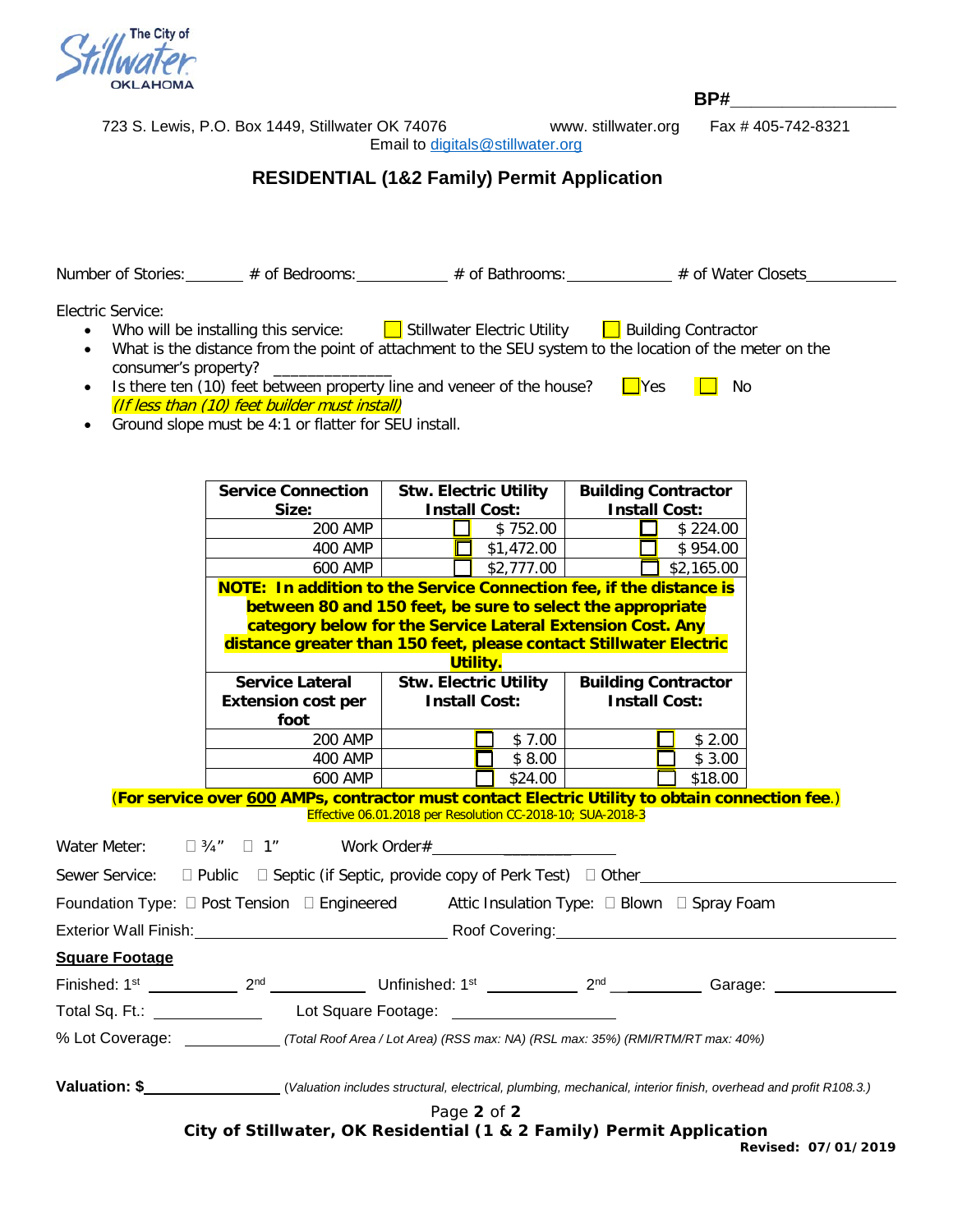## **TYPICAL FHA-HUD LOT GRADING**

**TYPE "A" LOT GRADING** ALL DRAINAGE TO STREET

Rear yard swales behind the house carry surface water from rear yard to side yard swales (1% minimum) which carry it to street for disposal through the street gutters and the public storm drainage system.

- Curb-top on lot line extension at highest lot A corner.
- $A-B$ Parkway slope
- Side yard swale B-C
- $C-D$ Swale turn with 10' radius
- D-E Rear swale
- $E-F$ Protective rear slope up from high point of swales

## **TYPE "B" LOT GRADING**

DRAINAGE BOTH TO STREET & TO REAR LOT LINE

Only side swales are needed to drain both to the street and to the rear lot line. They should extend back of the line of the rear building wall; then splash blocks from<br>rear roof downspouts should be placed to direct roof water to the side swales for drainage directly to the abutting street. Thus the amount of water carried on the rear slope to easements or other properties is kept as small as possible. This reduces erosion and disposal problems.

- Α Curb-top on lot line extension at highest lot corner
- A-B Parkway slope
- B-C Side swale
- C-D Protective side slope at extension of rear wall

## **TYPE "C" LOT GRADING**

ALL DRAINAGE TO REAR LOT LINE

Front swales are essential to carry surface water from the front yard to side-yard swales which carry it to the rear for disposal in easements or across other properties. Proper cross-section of the street gutter, curb and parkway strip are essential to stop street water from flowing onto the lot.

- A Curb-top at high side of driveway near low lot corner
- A-B Parkway slope
- Driveway grade change from upgrade drive in B. street to downgrade drive on lot
- C-D Driveway downgrade point out from front of building
- D-E Front swale
- E-F Protective front slope from highpoint of swales





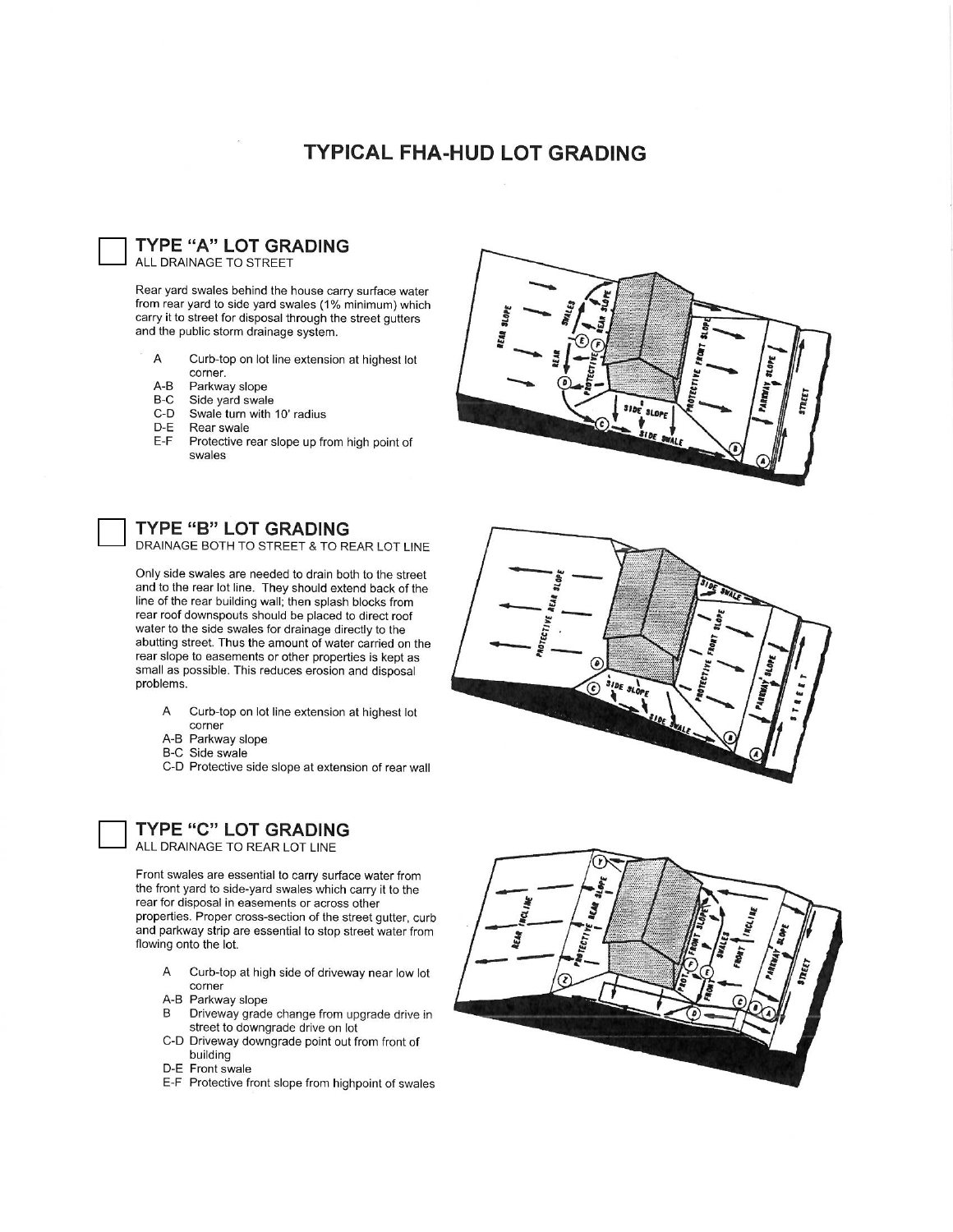**The City of OKLAHOMA** 

Project Address

# **TEMPORARY UTILITES AGREEMENT**

Pursuant to City of Stillwater Terms and Conditions of Use temporary power and water service for construction purposes may be activated upon issuance of a building permit and the temporary equipment and services having been inspected and approved and upon signing of this document.

The City frequently receives requests to activate gas, water, and electric services before the building has been completed. This may be granted when the City confirms that particular utilities work is complete and safe to operate under construction conditions. Temporary service equipment will be disconnected when the permanent equipment to the building is activated, with the possible exception of equipment serving remote job site trailers or offices.

I, the undersigned and building permit applicant, agree and understand that temporary utility services are being allowed only for the purpose of construction and I will call for final inspections and obtain a certificate of occupancy or a temporary certificate of occupancy, before the building or addition to the existing building is occupied or used for any other reason (including storage of items other than building materials and tools).

I, the undersigned and building permit applicant, understand that temporary utility services may be disconnected at anytime the property is found to be in violation of the Terms and Conditions of Use.

I, the undersigned and building permit applicant, agree the furnace is NOT to be operated any time fumes are present (such as glue, paint, dust, etc.), or any other substance harmful to the furnace. No electrical equipment may be left in an unsafe condition. It is not in the best interest of the building's owner to operate permanent HVAC system for temporary heating or cooling purposes during construction.

I, the undersigned, do agree to assume all responsibility for any cost associated with these temporary utilities. I, the undersigned, do understand that once a Certificate of Occupancy or Certificate of Completion is issued or upon completion of the construction project outside the city limits, then City of Stillwater Customer Service shall be contacted to change the status of the utility account.

I understand and agree that temporary water service is for construction purposes only and is NOT to be connected to any building/structure in any manner, whether directly or indirectly, until a permitted sewer connection is made to an approved sewage disposal system. I also understand that prior to issuance of a certificate of occupancy, any costs associated with the relocation/adjustment of the meter can or repairs required on the City's side of the meter due to damages during construction will be my responsibility.

I understand that a violation of any of the above conditions, or failure to comply with the requirements of and within the time constraints of the Terms and Conditions of Use, shall be considered a Class A Offense and may result in the immediate disconnection of the utility services and/or issuance of a municipal citation.

| Date _________________________ |
|--------------------------------|
|                                |
|                                |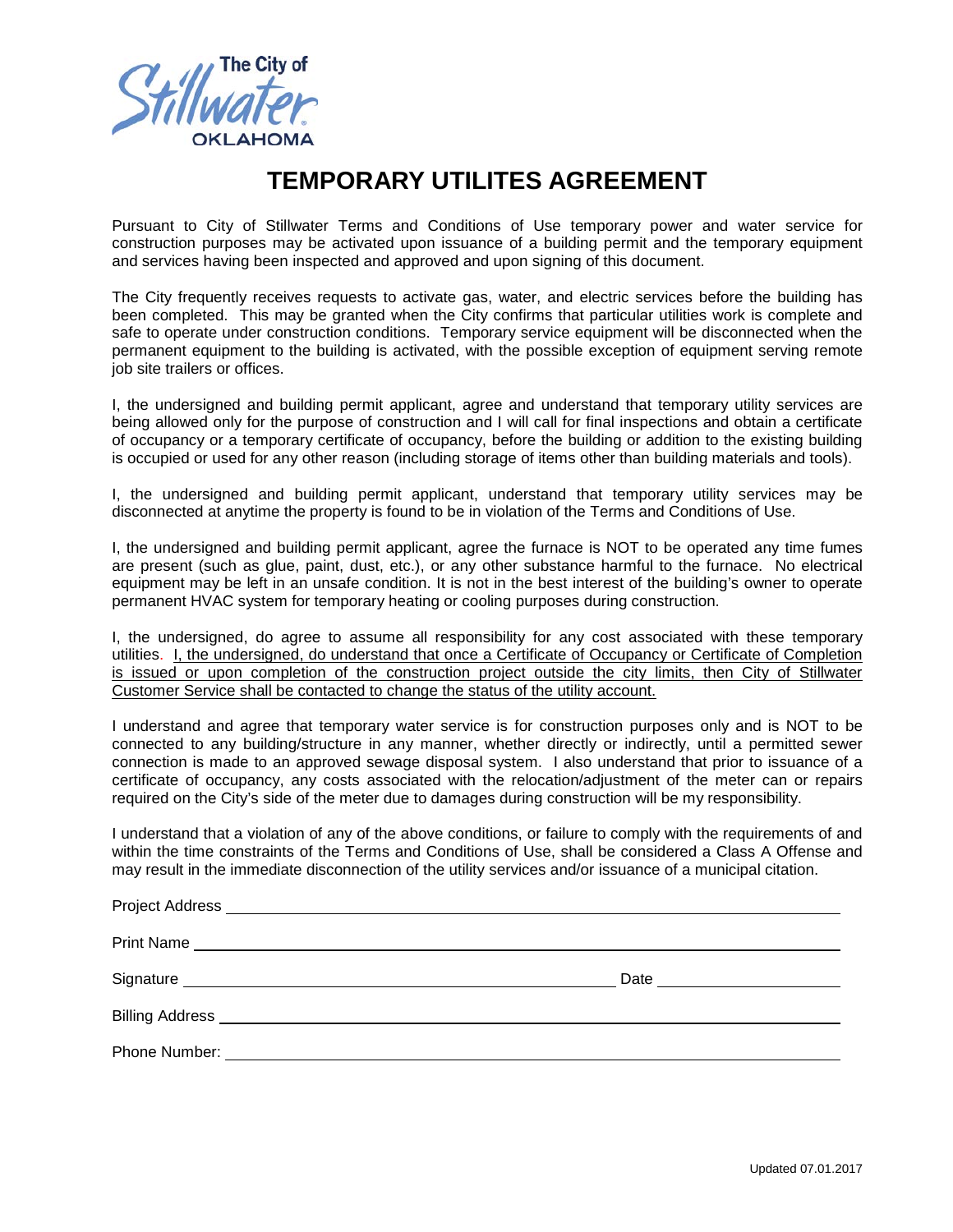

Project: \_\_\_\_\_\_\_\_\_\_\_\_\_\_\_\_\_\_\_\_\_\_\_\_\_

Building Permit No.: \_\_\_\_\_\_\_\_\_\_\_\_\_\_

## **Acknowledgement of Stormwater Requirements**

#### **Drainage Facilities**

Proper stormwater management is essential to public welfare.

For construction scheduling purposes, municipal code §9-32 (a) states: *All drainage facilities shown as part of an accepted drainage plan for any portion of a development shall be installed as part of the first phase of construction or earth moving activity on that portion of the development.*

For all phases of construction, §9-7 (a-b) states:

*(a) Dumping or placing any material, whether temporary or permanent, within a drainage facility in a drainage easement or within the stormwater flowline of a drainage facility that is not in an easement is prohibited and a violation of this article. The owner of the property shall be responsible for any material that has been willfully dumped or placed in a drainage facility.*

*(b) A property owner's failure to repair and maintain a drainage facility that was specifically designed and installed to control stormwater runoff from that property or other properties designated in an approved drainage plan to a standard allowing it to perform its designed and intended purpose is prohibited and a violation of this article.*

Municipal Code §9-21 (a) (2) states: *All development, redevelopment, and earth changes shall be constructed so that it will not increase the frequency of flooding or depth of flood for any stream, up to and including the 24 hour – 100 year storm.*

#### **Water Quality Regulations**

The City of Stillwater is an Oklahoma Department of Environmental Quality Phase II community and is required by federal and state regulations to enforce a program that effectively reduces stormwater runoff pollution resulting from construction activities.

Municipal Code, §9-21 (b) (1-3) states:

*(1) All development, redevelopment, and earth changes shall be designed, constructed, and completed in a manner which minimizes the exposure of bare earth to precipitation.* 

*(2) All development, redevelopment, and earth changes shall be constructed only if appropriate sedimentation facilities are installed and maintained throughout the construction period.*

*(3) All development, redevelopment, and earth changes shall be accompanied by Best management practices for controlling sediment and erosion so as to minimize the amount of sediment leaving the site.*

Municipal Code, §9-40 states: *Unless specifically exempted, an earth change permit* [now identified as the Earth Change, Grading, and Flood Control Permit] *granted to the provisions of this chapter shall be obtained from the city engineer prior to commencement of any excavating, grading, re-grading, landfilling, berming, or diking of any property within the jurisdictional area of the City of Stillwater. A separate permit shall be required for each separate, noncontiguous site or lot. No permit shall be transferable without the prior written consent of the city engineer.*

## **Floodplain Regulations**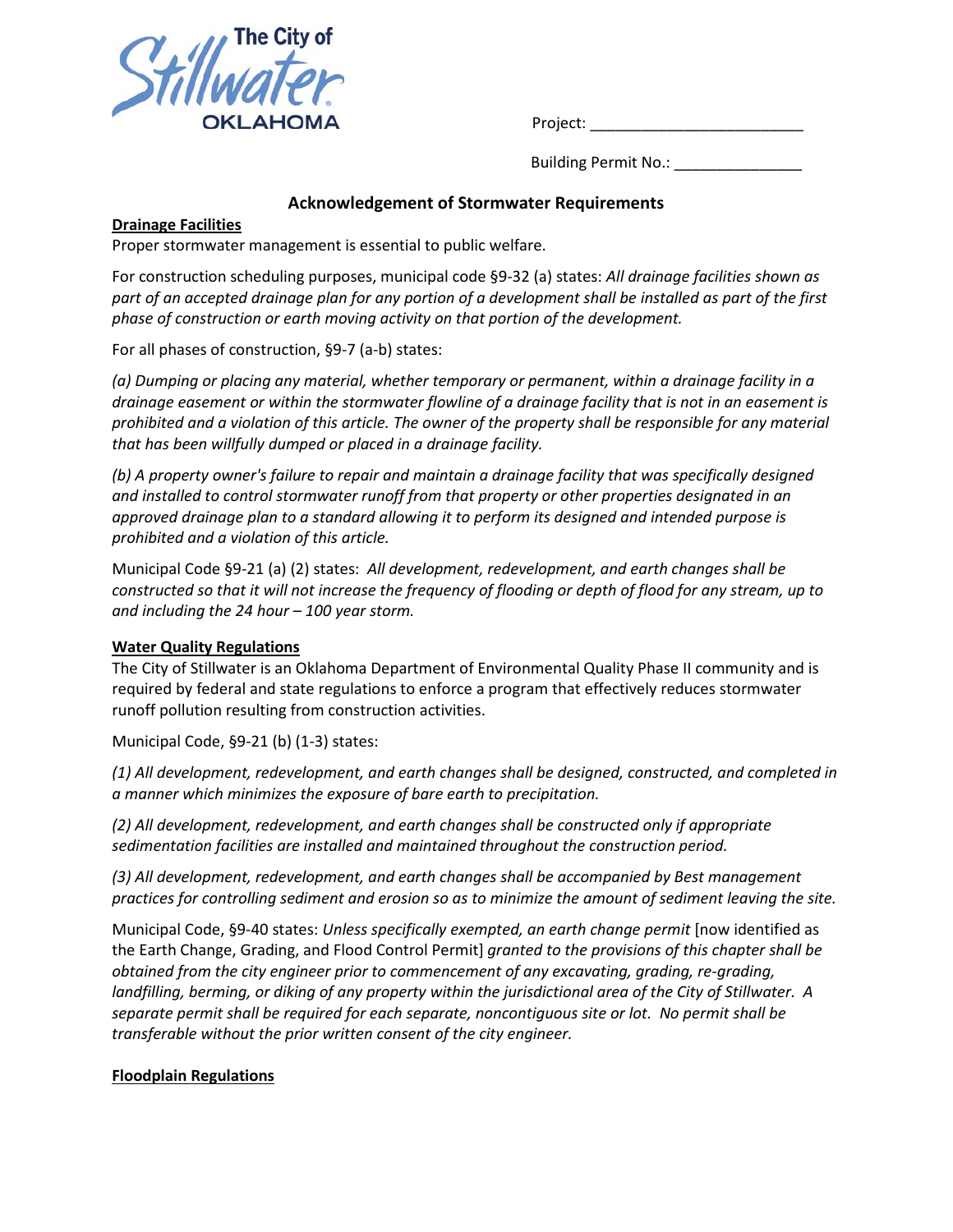If construction is to take place within an identified Special Flood Hazard Area (SFHA), that proposed development must be constructed to comply with floodplain management regulations and to minimize potential flood risks. Chapter 23 – Article 14, *Flood Hazard Regulations*, requires:

- 1. For residential structures, the lowest floor (including basements) must be elevated above the base flood elevation (BFE) a minimum of one foot (1'-0").
- 2. For non-residential structures, the lowest floor or base of the structure must be elevated above the base flood elevation (BFE) a minimum of one foot (1'-0") - OR - shall be flood proofed to withstand the flood depths, pressures, velocities, and impact and uplift forces associated with the 100-year (1% chance) flood.
- 3. For all structures, the foundation and materials used must be constructed in such a manner as to withstand the pressures, velocities, and impact and uplift forces associated with the 100-year (1% chance) flood.
- 4. All new construction, substantial improvements, or other development shall be constructed with materials resistant to flood damage and by methods and practices that minimize flood damage.
- 5. All new construction, substantial improvements, or other development shall be accomplished without causing adverse impact to other properties. Compensatory storage shall be provided for any fill or obstruction located within the floodplain that reduces or modifies floodplain characteristics and parameters as determined by FEMA regulatory mapping.
- 6. You must submit an official FEMA Elevation Certificate from an Oklahoma-registered engineer, architect, or land surveyor which indicates that the base floor elevation requirements have been met. You must submit written certification from an Oklahoma registered engineer or architect that the flood proofing requirements have been met when flood proofing has been used as an alternative for non-residential structures. Failure to provide required certification is a violation of this permit and will result in withholding the Certificate of Occupancy or Certification of Completion.
- 7. All utility supply lines, outlets, switches, and mechanical or electrical equipment must be installed so as to minimize damage from potential flooding, either by elevating the equipment a minimum of one foot (1'-0") above the base flood elevation (BFE) or by flood proofing the systems. Water and sewer connections must have back-flow preventer devices installed.

## **Violations and Enforcement**

Violations of stormwater requirements will result in the issuance of a Notice of Noncompliance (NON). Violations must be corrected within the noted correction period. If a violation is not corrected within the correction period, a citation will be issued every day, thereafter, until the violation is corrected. The violation is a class C offense (\$500/day) if no sediment is discharged; it is a Class D offense (\$1,000/day and/or 90 days in jail) if sediment is discharged.

Earth Change, Grading, and Flood Control Permit Holders will receive a maximum of (5) citations (1 per day per violation. The permit will be revoked or suspended on the  $6<sup>th</sup>$  day. If revoked or suspended, a Stop Work Order will be issued. For violations which create a public nuisance, abatement actions may be taken by the City of Stillwater and related expenses will be billed to the property owner.

## **Authorization and Acknowledgement**

I have read or had read to me the above stormwater provisions; I understand and will abide by these requirements.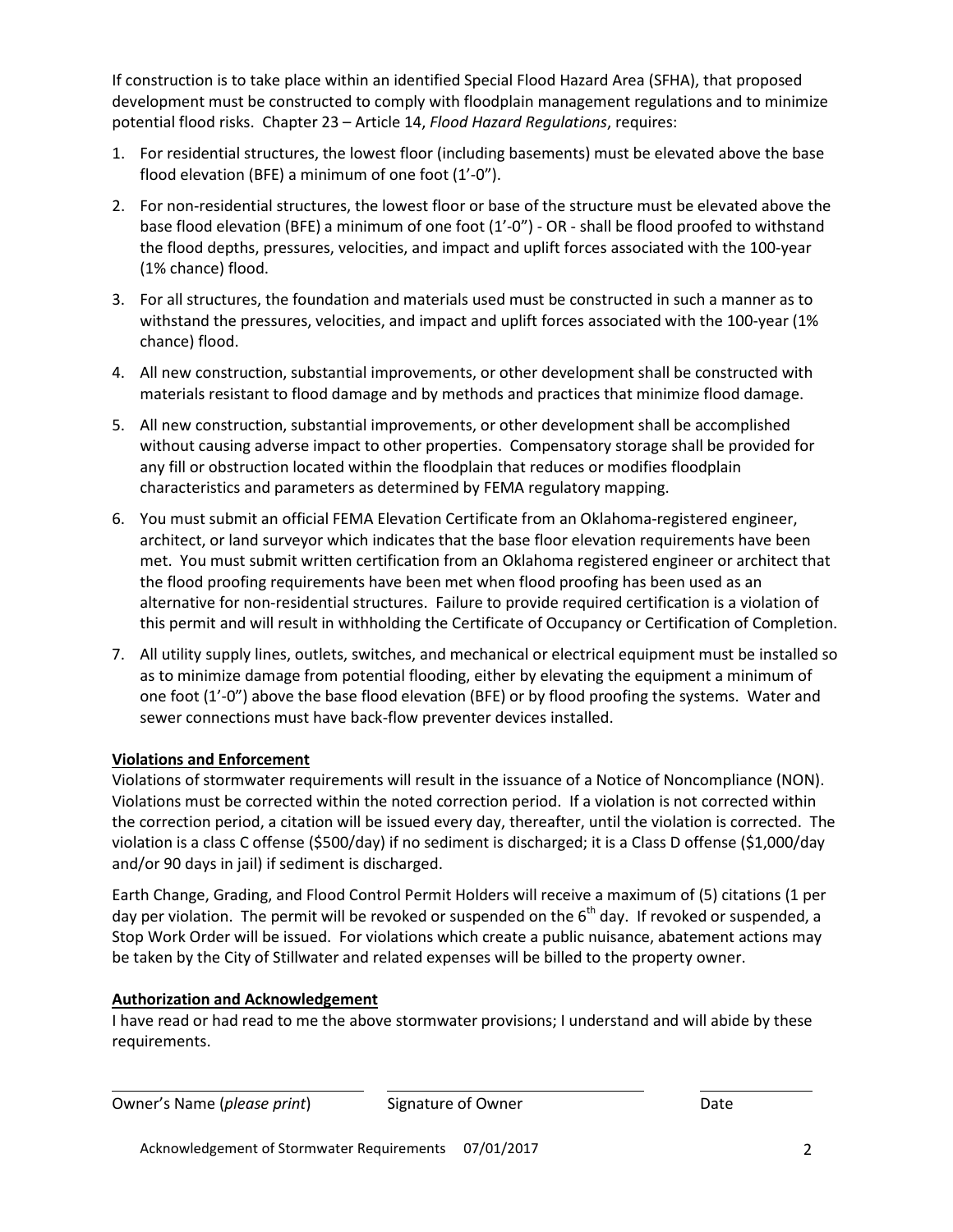# Attic Spray Foam Worksheet

| Address: |
|----------|
|----------|

Contractor:

# **Type of spray foam proposed: (check ALL that apply and provide product spec sheets)**

If product information is not known, enter "Will submit later"

|                                                                 | <b>Product Name</b>                                                                                                 | <b>Manufacturer</b>                                                                                                             |  |  |  |  |
|-----------------------------------------------------------------|---------------------------------------------------------------------------------------------------------------------|---------------------------------------------------------------------------------------------------------------------------------|--|--|--|--|
| Open Cell                                                       |                                                                                                                     |                                                                                                                                 |  |  |  |  |
| Closed cell                                                     |                                                                                                                     |                                                                                                                                 |  |  |  |  |
| Ignition barrier                                                |                                                                                                                     |                                                                                                                                 |  |  |  |  |
| Approved without additional ignition barrier                    |                                                                                                                     |                                                                                                                                 |  |  |  |  |
| <b>Attic storage information</b>                                |                                                                                                                     |                                                                                                                                 |  |  |  |  |
| Attic storage is planned                                        |                                                                                                                     |                                                                                                                                 |  |  |  |  |
| No attic storage is planned                                     |                                                                                                                     |                                                                                                                                 |  |  |  |  |
|                                                                 | Attic storage is planned but will be separated from insulated attic                                                 |                                                                                                                                 |  |  |  |  |
|                                                                 | R316.5.3 Attics. The thermal barrier specified in Section R316.4 is not required where all of the following apply:  |                                                                                                                                 |  |  |  |  |
| 1. Attic access is required by Section R807.1.                  |                                                                                                                     |                                                                                                                                 |  |  |  |  |
|                                                                 | 2. The space is entered only for purposes of repairs or maintenance.                                                |                                                                                                                                 |  |  |  |  |
|                                                                 | 3. The foam plastic insulation is protected against ignition using one of the following ignition barrier materials: |                                                                                                                                 |  |  |  |  |
| 3.1. 11/2-inch-thick (38 mm) mineral fiber insulation;          |                                                                                                                     |                                                                                                                                 |  |  |  |  |
| 3.2. 1/4-inch-thick (6.4 mm) wood structural panels;            |                                                                                                                     |                                                                                                                                 |  |  |  |  |
|                                                                 | 3.3. 3/8-inch (9.5 mm) particleboard;                                                                               |                                                                                                                                 |  |  |  |  |
| 3.4. 1/4-inch (6.4 mm) hardboard;                               |                                                                                                                     |                                                                                                                                 |  |  |  |  |
| 3.5. 3/8-inch (9.5 mm) gypsum board; or                         |                                                                                                                     |                                                                                                                                 |  |  |  |  |
|                                                                 | 3.6. Corrosion-resistant steel having a base metal thickness of 0.016 inch (0.406 mm).                              |                                                                                                                                 |  |  |  |  |
|                                                                 |                                                                                                                     | The above ignition barrier is not required where the foam plastic insulation has been tested in accordance with Section R316.6. |  |  |  |  |
| The City of                                                     |                                                                                                                     | Department of Development Services 723 S. Lewis Street Stillwater, Oklahoma 74074                                               |  |  |  |  |
| Office: (405) 742-8218 Fax: (405) 742-8321  Web: stillwater.org |                                                                                                                     |                                                                                                                                 |  |  |  |  |
|                                                                 | Form Revised: 07.01.2017                                                                                            |                                                                                                                                 |  |  |  |  |
|                                                                 |                                                                                                                     |                                                                                                                                 |  |  |  |  |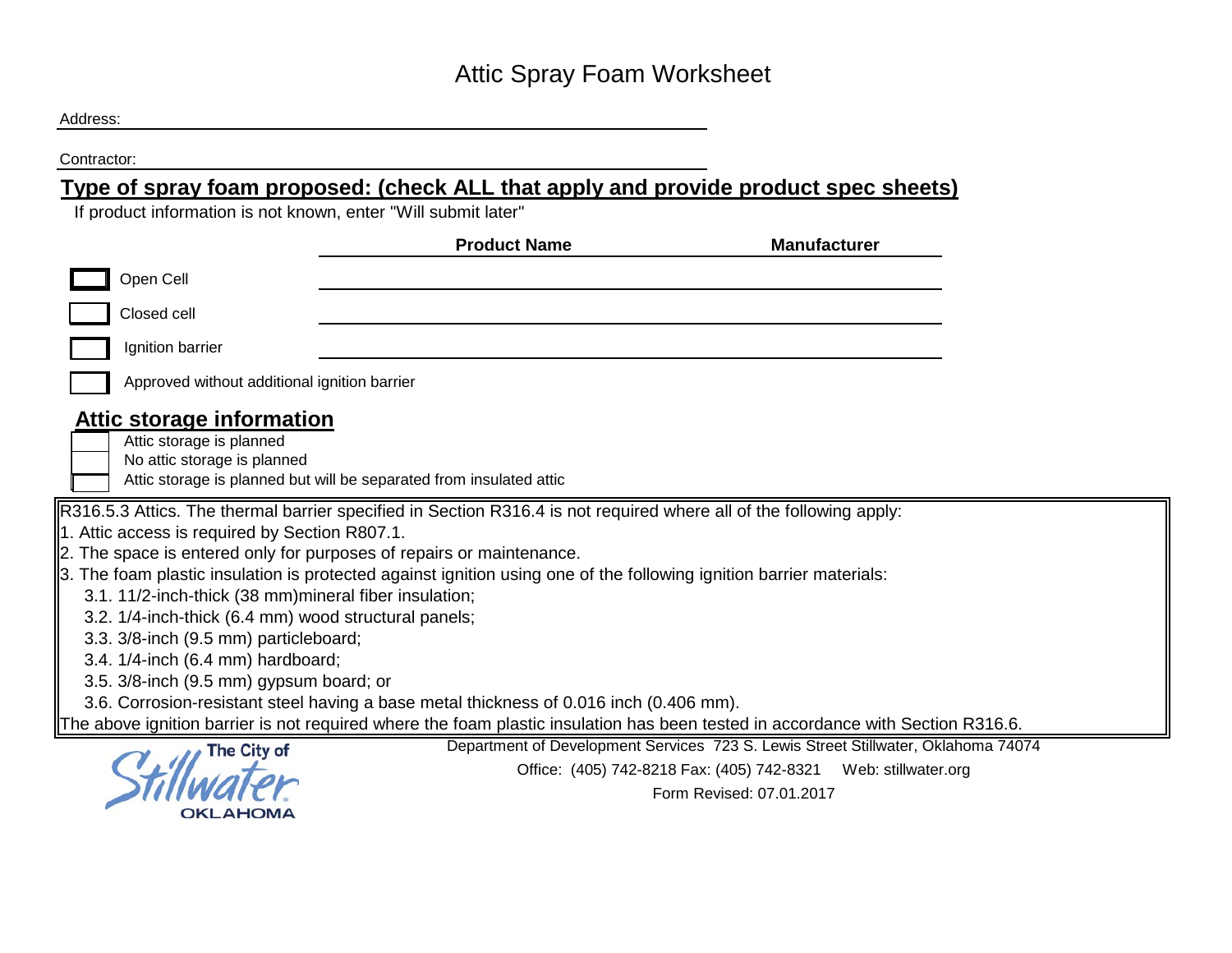

 **Division of Building Safety** 723 S. Lewis Street Stillwater, Oklahoma 74074

 Office: (405) 742-8218 Fax: (405) 742-8321 Web: stillwater.org

## **April 2021**

**The following inspections are required by the City of Stillwater for one-and-two family dwellings and their accessory structures.** 

- Temporary electric Required when temporary electrical meter set-up is complete.
- Footing/foundation Required after all reinforcement is installed and before concrete is placed. If spread footings with stem walls are used, both the footing and the stem walls are required to be inspected. Reinforcement for slab tie-downs to foundation walls or footings can be wet-set. Property lines must be identified at the time of inspection to verify setbacks.
- Concrete-encased grounding electrode Must be installed at the footing inspection.
- Piers Piers and/or post holes for deck posts, porch cover or patio cover posts and pole-frame construction structures are required to be inspected before placement of concrete or dirt backfill and after any required reinforcement are in place.
- Plumbing rough-in Required after all under-slab water and waste-water piping is installed and under test and before covering with sand or concrete.
- Electric ground run Required for under floor raceways after raceways and floor boxes are installed and before covering with sand or concrete.
- In-floor storm shelter After the shelter has been set in place and before the concrete is poured around it. This inspection can be done at the same time as the slab inspection if the shelter will be poured monolithically with the floor slab.
- Slab Required after all required reinforcement, including post-tension cables, is installed and before covering with concrete and 6ml moisture barrier
- Building sewer Required after the sewer pipe is properly bedded and connected to the public sewer and before the sewer pipe is covered.
- Water Service Required after the service line is installed and under test and before it is covered.
- Plumbing top-out Required after all water, waste-water and gas piping are installed and under test and before cover, including insulation. Residential Lot and Elevation Plan (RLEP) must be submitted and approved before this inspection can be made.